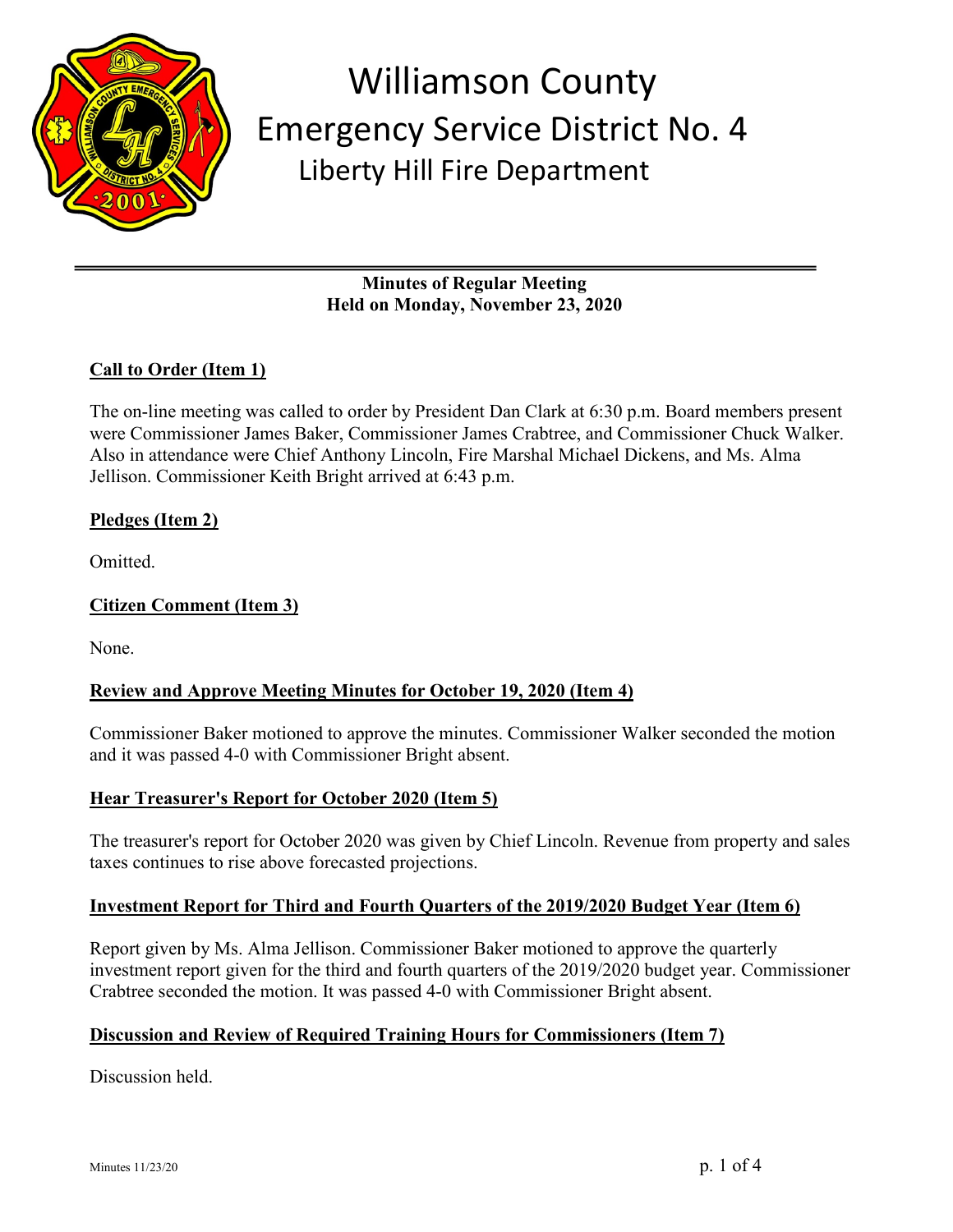

## **Discussion and Consideration of Attendance at the Texas State Association of Fire and Emergency Districts (SAFE-D) to be held February 18-20. 2021 in Fort Worth, Texas (Item 8)**

Discussion held. President Clark and Commissioner Baker plan to attend the conference, as does Ms. Jellison.

## **Discussion and Possible Action Authorizing a Master Services Agreement for IT Services (Item 9)**

Presentation made by Chief Lincoln. Discussion held. Commissioner Bright motioned to approve a master services agreement with Darybtek, LLC to provide information technology services for WCESD #4 with provisions to automatically renew for no more than two additional one-year terms expiring September 3-th of each contract period. Commissioner Baker seconded the motion and it was passed 5-0.

## **Discussion and Possible Action on End of Fiscal Year 2019/2020 Budget Amendments (Item 10)**

Commissioner Bright motioned to approve budget transfers and revenue allocations as requested including the following:

Appropriate \$400,000 into Acct #10-4850 Funding Reserves. Move to Acct # 10-5528 Special Projects Quint 1 the amount of \$400,000.

Appropriate \$26,000 into Acct # 10-4910 Encumbered Funds from 2018-2019 Budget. Move to Acct #10-5201 Contractual Services Administrative Services the amount of \$26,000.

Appropriate \$19,265.77 into Acct #10-4910 Encumbered Funds from 2018-2019 Budget. Move to Acct #20-5384 PPE Bunker Gear PPE New the amount of \$19,265.77. Move \$3,500 from Acct #10- 5243 Water Sewer to Acct #20-5384 PPE Bunker Gear PPE New the amount of \$3,500.

Appropriate \$6,090.25 into Acct #10-4910 Encumbered Funds from 2018-2019 Budget. Move to Acct #20-5391 Special Operations Personnel Equipment the amount of \$6,090.25. Move \$6,2000 from Acct #10-5300 Annual Physicals to Acct #20-5391 Special Operations Personnel Equipment the amount of \$6,200.

Move \$3,200 from Acct #10-5410 Bldg. Special Services to Acct #20-5354 Fire Equipment Loose the amount of \$3,300.

Commissioner Baker seconded the motion and it was passed 5-0.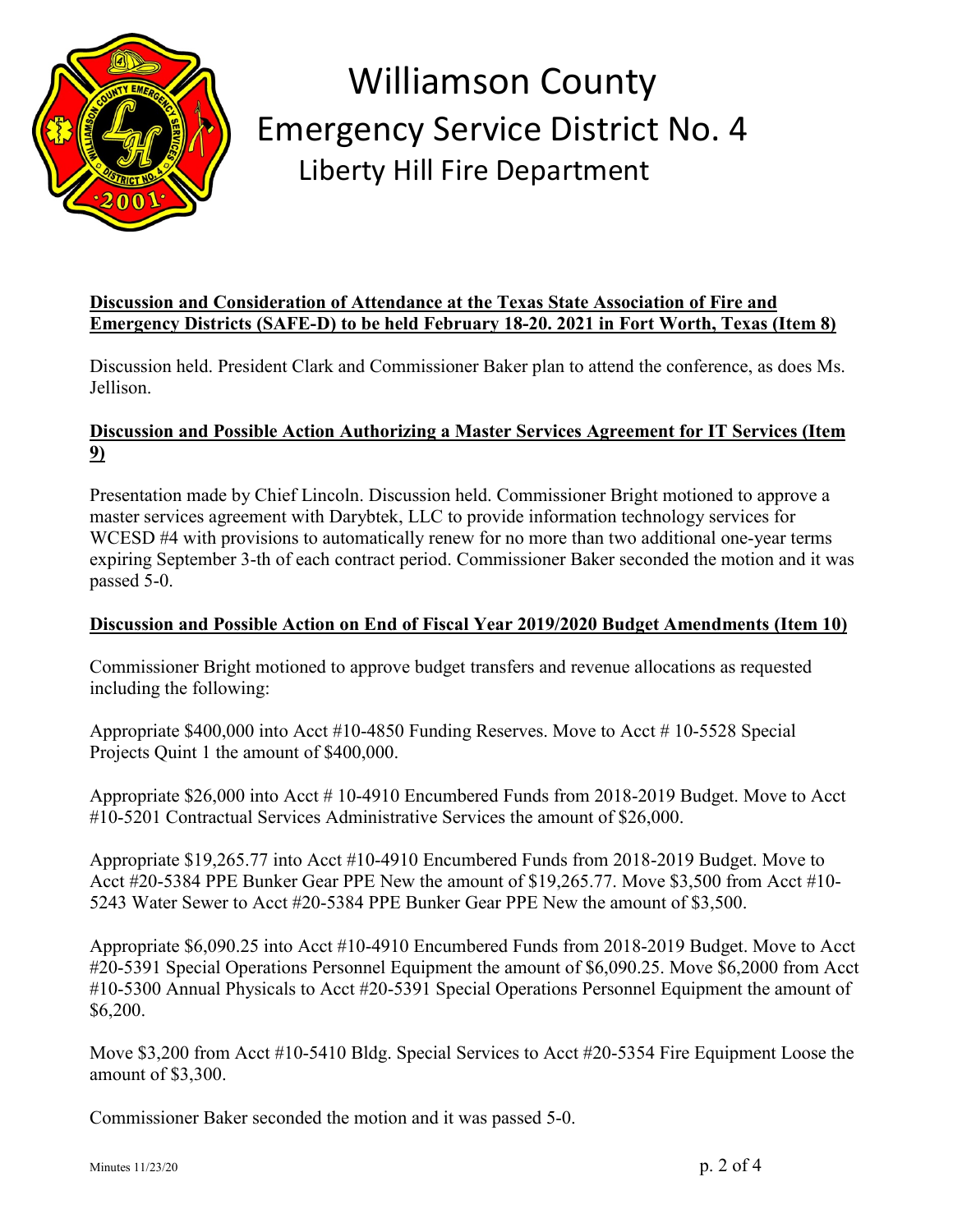

## **Discussion and Possible Action Authorizing Radio Purchases with Motorola (Item 11)**

A discussion was held. Commissioner Bright moved to approve the purchase of Motorola Mobile and Portable Radios for the amount of \$177,190.48 only upon the ESD first receiving in writing the guarantee of Williamson County that the ESD will be reimbursed in full. Commissioner Crabtree seconded the motion and it was passed 5-0.

## **Discussion and Possible Action on Adopting the 2018 International Fire Code (Item 12)**

A discussion was held. Commissioner Bright moved to proceed with the process to adopt the 2018 International Fire Code and all attached code change proposals. Commissioner Walker seconded the motion and it was passed 5-0.

**Discussion and Consider Approval of an Order Adopting and Implementing the Use of Electronic Voting Systems in Addition to Paper Ballots in District Elections; Discuss and Consider Approval of Resolution Authorizing Secretary's Appointment of Agent to Perform Duties during Election Period; Any other matters in connection with the District's May 1, 2021 Sales Tax Election (Item 13)**

After a lengthy discussion on the pros and cons of raising the sales tax, Commissioner Bright moved to approve the order and authorization for the May 1, 2021 election. Commissioner Baker seconded the motion and it was passed 3-2 with Commissioner Crabtree and Commissioner Walker voting against.

## **Discussion and Possible Action on Status of Design, Architectural and Engineering Work, etc. on Fire Station #3 (Item 14)**

No action taken.

## **Monthly Fire Chief's Report (Item 15)**

The report was given by Chief Lincoln.

#### **Announcements (Item 16)**

The next meeting will be held at 6:30 p.m. on Thursday, December 17, 2020.

## **Adjourn (Item 17)**

Commissioner Crabtree made a motion to adjourn. Commissioner Bright seconded the motion and it was approved 5-0. The meeting adjourned at 7:42 p.m.